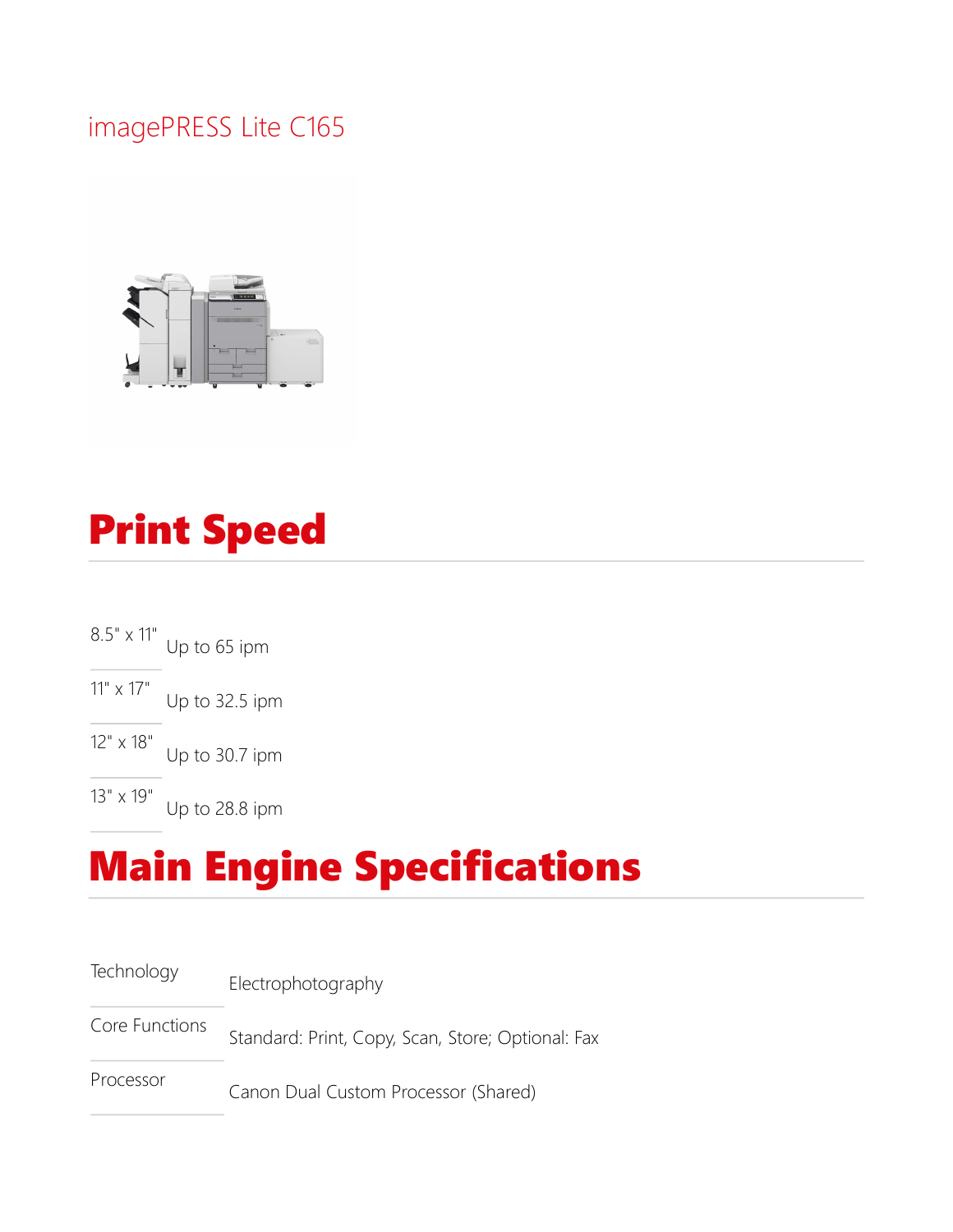| Control Panel           | Standard: 10.1" TFT LCD WSVGA Colour Touch-panel; Optional: 10.4" TFT LCD        |  |  |
|-------------------------|----------------------------------------------------------------------------------|--|--|
|                         | WSVGA Colour Upright Panel                                                       |  |  |
| Memory                  | 4.0 GB RAM                                                                       |  |  |
| Hard Disk Drive         | Standard: 250 GB/Maximum: 1 TB                                                   |  |  |
| <b>Print Resolution</b> | 2400 x 2400 dpi                                                                  |  |  |
| Interface               |                                                                                  |  |  |
| Connection              | Standard: 1000Base-T/100Base-TX/10Base-T, Wireless LAN (IEEE 802.11 b/g /n);     |  |  |
| (Network)               | Optional: NFC, Bluetooth Low Energy (BLE)                                        |  |  |
| Interface               |                                                                                  |  |  |
| Connection              | Standard: USB 2.0 x2 (Host), USB 3.0 x1 (Host), USB 2.0 x1 (Device) Optional:    |  |  |
| (Others)                | Serial Interface, Copy Control Interface                                         |  |  |
| Paper Capacity          |                                                                                  |  |  |
| (LTR, 20 lb.            | Standard: 3,550 Sheets; Maximum: 7,050 Sheets                                    |  |  |
| Bond)                   |                                                                                  |  |  |
| Paper Sources           | Standard: Two 1,100-sheet Paper Drawers, Two 550-sheet Paper Cassettes, 250-     |  |  |
| (LTR, 20 lb.            | sheet Stack Bypass;                                                              |  |  |
| Bond)                   | Optional: 3,500-sheet Paper Deck (Paper Deck Unit-E1), 3,500-sheet Paper Deck    |  |  |
|                         | (Pod Deck Lite-C1)                                                               |  |  |
| Paper Output            | 250 Sheets (with Copy Tray-R2), 3,500 Sheets (with Staple/Booklet Finisher-AC1), |  |  |
|                         | Capacity (LTR, 20 5,00 Sheets (with Staple/Booklet Finisher-W1)                  |  |  |
|                         |                                                                                  |  |  |

lb. Bond)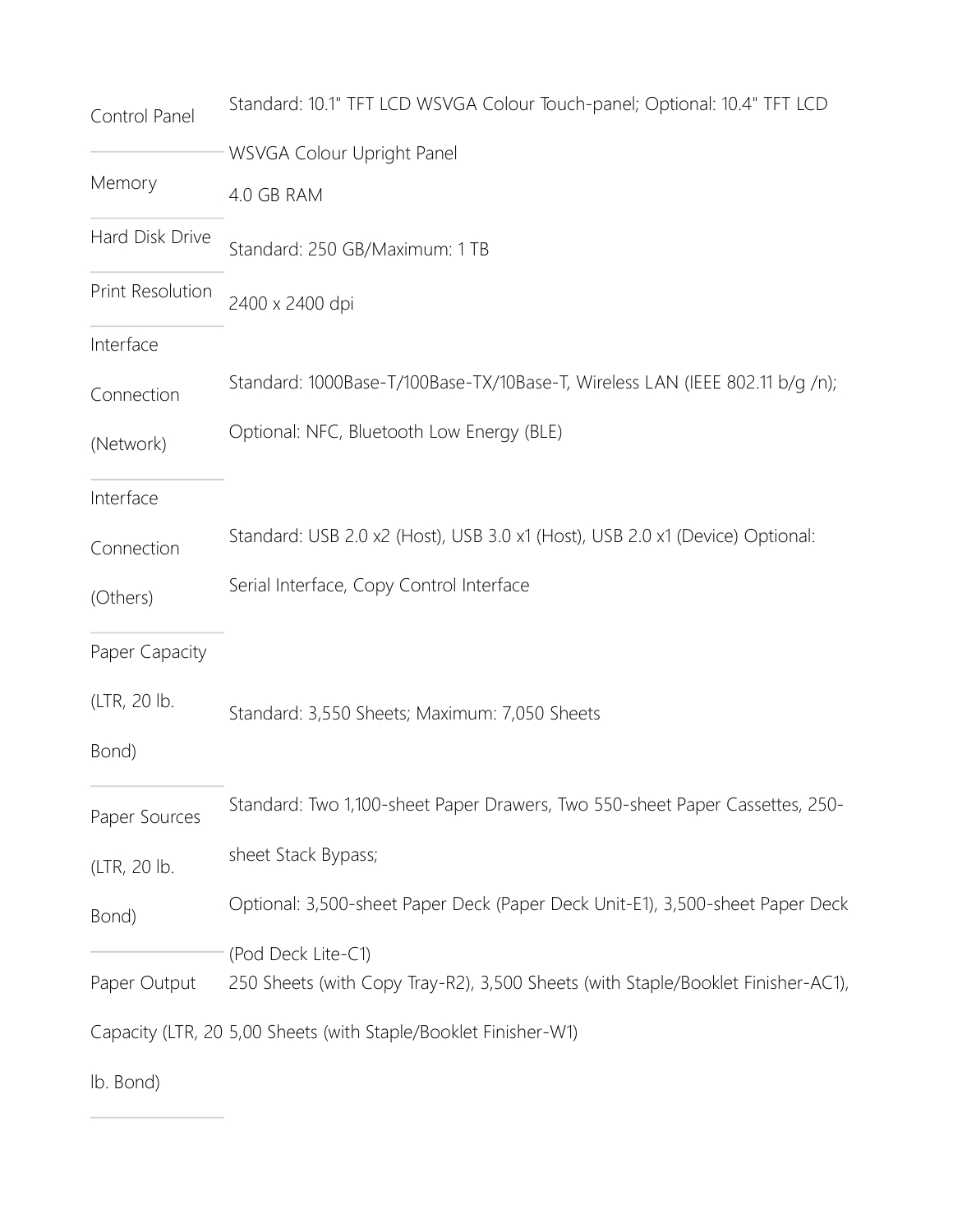| Finishing              | Standard: Collate, Group; With Finishers: Collate, Group, Offset, Staple, Booklet,                                                                                                    |  |  |
|------------------------|---------------------------------------------------------------------------------------------------------------------------------------------------------------------------------------|--|--|
| Capabilities           | Hole Punch, Staple-Free Staple, Staple On Demand, Document Insertion, Z-Fold,                                                                                                         |  |  |
|                        | Accordion Z-Fold, C-Fold, Half-Fold, Double Parallel Fold, Trimming<br>Paper Drawers (1/2): Thin, Plain, Recycled, Colour, Heavy, Pre-punched,                                        |  |  |
| Supported              | Letterhead, Bond, Transparency; Paper Cassettes (3/4): Thin, Plain, Recycled,                                                                                                         |  |  |
| Media Types            | Colour, Heavy, Pre-punched, Letterhead, Bond, Transparency, Tab, Envelope;                                                                                                            |  |  |
|                        | Stack Bypass: Thin, Plain, Recycled, Colour, Heavy, Pre-punched, Labels,                                                                                                              |  |  |
| Supported              | Letterhead, Bond, Coated, Transparency, Tab, Tracing, Envelope, Textured<br>Paper Drawers: 14 lb. Bond to 80 lb. Cover (52 to 220 g/m <sup>2</sup> ); Paper Cassettes: 14             |  |  |
| Media Sizes            | Ib. Bond to 140 lb. Index (52 to 256 g/m <sup>2</sup> ); Stack Bypass: 14 lb. Bond to 130 lb.                                                                                         |  |  |
| Warm-Up Time           | Cover (52 to 350 g/m <sup>2</sup> ); Duplexing: 14 lb. Bond to 80 lb. Cover (52 to 220 g/m <sup>2</sup> )<br>From Power On: Approx. 30 Seconds or Less; Quick Startup Mode: Approx. 4 |  |  |
| Dimensions (W x        | Seconds. Time from device power-on to when copy jobs can be programmed.                                                                                                               |  |  |
| $D \times H$           | 34-3/8" x 37-1/8" x 48"                                                                                                                                                               |  |  |
| Installation           |                                                                                                                                                                                       |  |  |
| Space ( $W \times D$ ) | 58-1/2" x 37-1/8"                                                                                                                                                                     |  |  |
| Weight                 | Approx. 593 lb. (270 kg). Includes main unit, ADF, and consumables.                                                                                                                   |  |  |

### Print Specifications

Data Processing

Resolution Up to 1200 dpi x 1200 dpi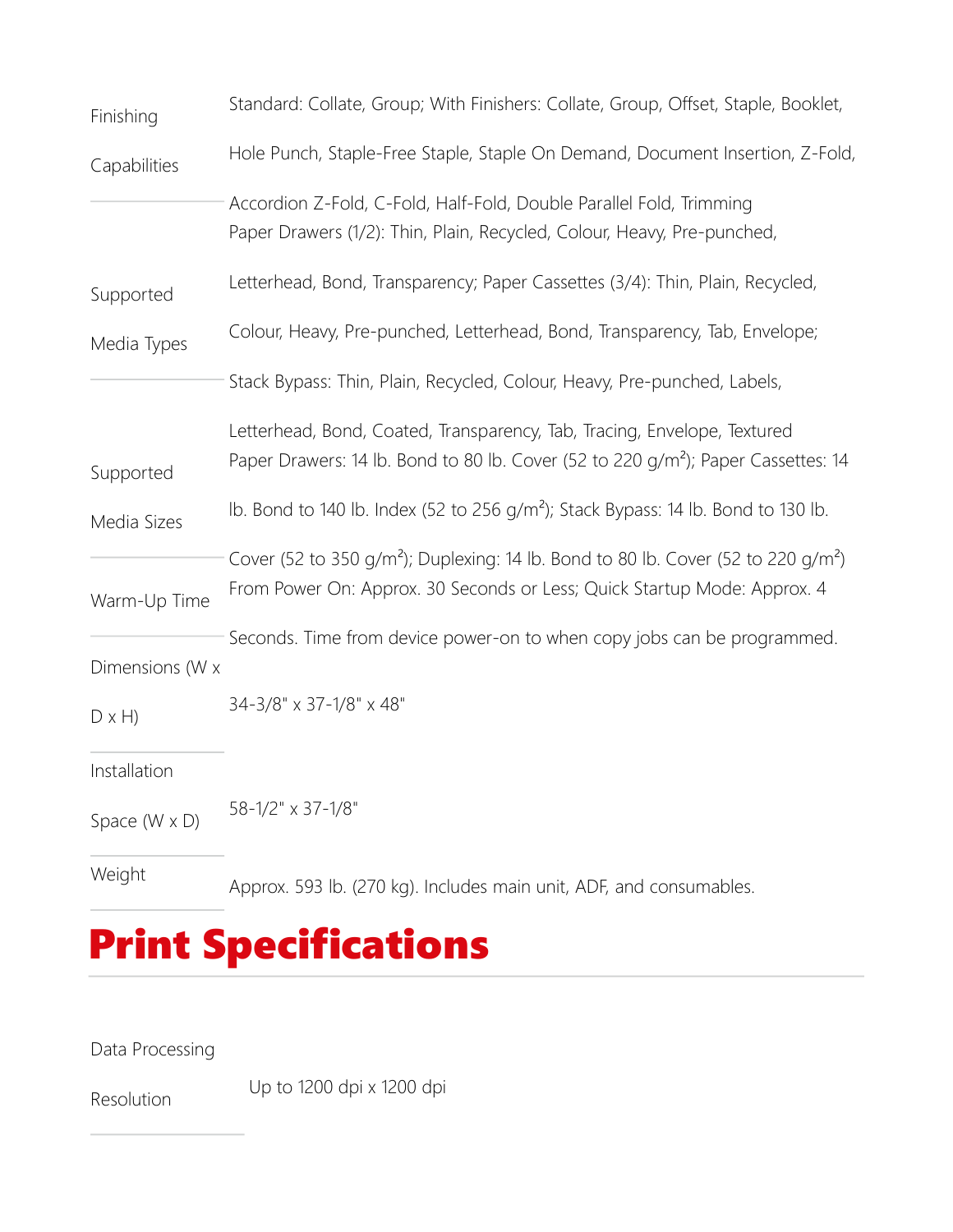#### Standard Page

| Description         | UFR II, PCL6, Adobe PS 3                                                                                                       |  |
|---------------------|--------------------------------------------------------------------------------------------------------------------------------|--|
| Languages           |                                                                                                                                |  |
| <b>Direct Print</b> | Available from USB, Advanced Box, Remote UI, and Web Access. PDF print                                                         |  |
| Supported File      | from Web sites is supported.                                                                                                   |  |
| Types for Direct    | PDF, TIFF, JPEG, EPS, XPS. EPS can be printed directly only from the Remote                                                    |  |
| Print               | User Interface.                                                                                                                |  |
| Printing from       |                                                                                                                                |  |
| Mobile Devices and  | A range of software and MEAP-based solutions are available to provide                                                          |  |
| Cloud-based         | printing from mobile devices or Internet-connected devices and cloud-based                                                     |  |
| Services            | services depending on your requirements                                                                                        |  |
|                     | PCL fonts: 93 Roman, 10 Bitmap fonts, 2 OCR fonts, Andalé Mono WT J/K/S/T                                                      |  |
| Fonts               | (Japanese, Korean, Simplified and Traditional Chinese) - Requires the optional                                                 |  |
|                     | PCL International Font Set-A1, Barcode Fonts (Requires the optional Barcode                                                    |  |
|                     | Printer Kit-D1); PS fonts: 136 Roman<br>Operating System* UFRII: Windows Server 2008/Windows 7/Server 2008 R2/Windows 8/Server |  |
|                     | 2012/Windows 8.1/Server 2012 R2/ Windows 10, MAC OS X (10.9 or later); PCL:                                                    |  |
|                     | Windows Server 2008/Windows 7/Server 2008 R2/Windows 8/Server                                                                  |  |
|                     | 2012/Windows 8.1/Server 2012 R2/Windows 10; PS: Windows Server                                                                 |  |
|                     | 2008/Windows 7/Server 2008 R2/Windows 8/Server 2012/Windows 8.1/Server                                                         |  |
|                     | 2012 R2/ Windows 10, MAC OS X (10.9 or later).                                                                                 |  |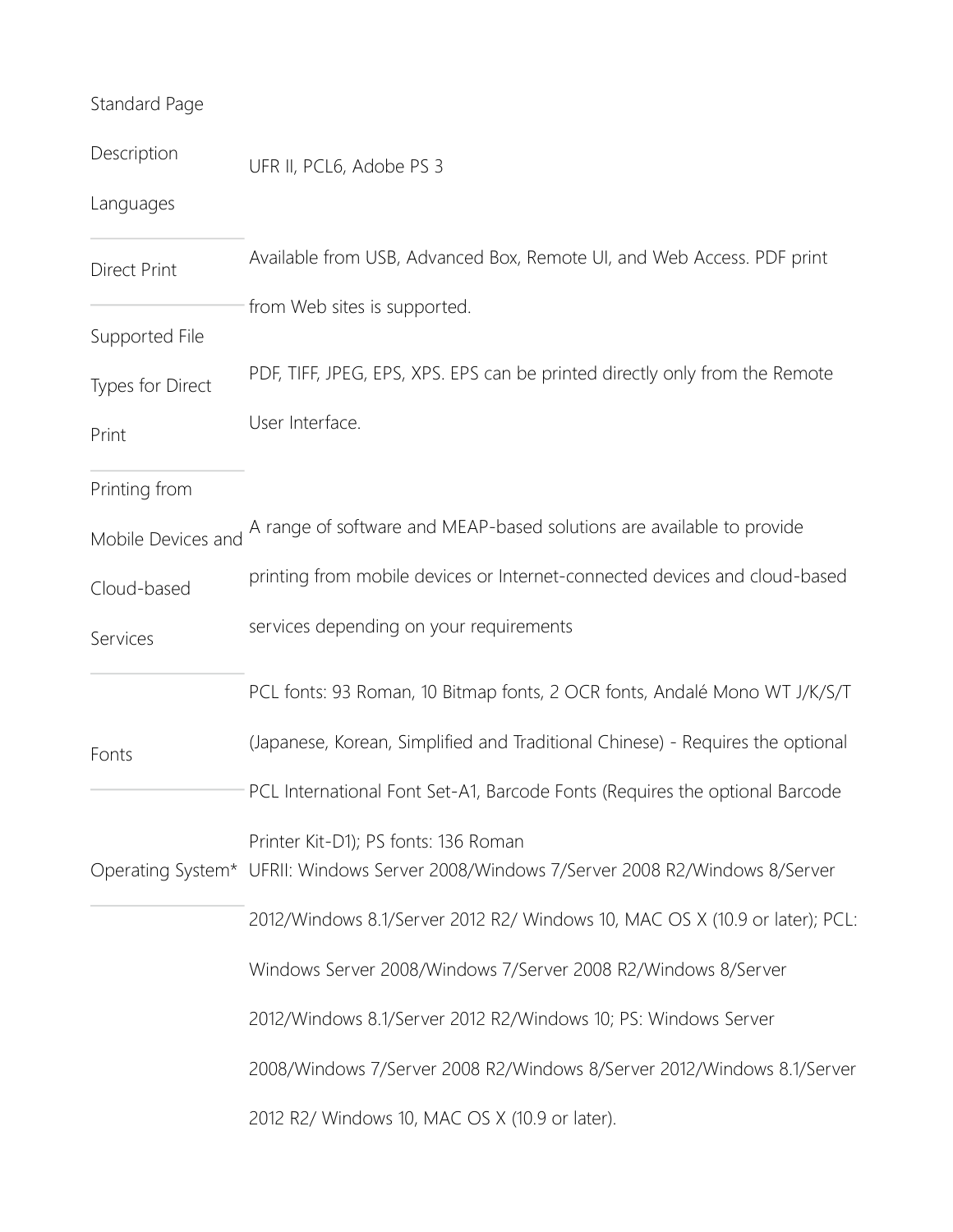\*Other operating systems and environments including AS/400, UNIX, Linux and Citrix may be supported. Some of these solutions are chargeable. SAP Device Types are available via the SAP Market Place. For more information, contact your sales representative.



| First-Copy-Out    |                                                                                                                                             |  |
|-------------------|---------------------------------------------------------------------------------------------------------------------------------------------|--|
| Time (Letter)     | As fast as 4.8 seconds (BW)/5.9 seconds (Colour)                                                                                            |  |
| Copy Resolution   | Reading: Up to 600 dpi x 600 dpi; Printing: 2400 dpi x 2400 dpi                                                                             |  |
| Multiple Copies   | Up to 9,999 copies                                                                                                                          |  |
| Magnification     | 25%-400% (1% Increments)                                                                                                                    |  |
| Preset            |                                                                                                                                             |  |
| Reductions        | 25%, 50%, 64%, 73%, 78%                                                                                                                     |  |
| Preset            |                                                                                                                                             |  |
| Enlargements      | 121%, 129%, 200%, 400%                                                                                                                      |  |
| <b>Basic Copy</b> | Preset Reduction/Enlargement Ratios by Area, Paper Setting, Previous Settings,                                                              |  |
| Features          | Favorite Settings, Finishing, Two-Sided, Density Adjustment, Original Type                                                                  |  |
| Special Copy      | Selection, Interrupt Mode, Setting Confirmation/Cancel<br>Book to Two Pages, Two-sided Original, Finishing, Booklet, Job Build, N on 1, Add |  |
| Features          | Cover, Insert Sheets, Different Size Originals, Density Adjustment, Original Type                                                           |  |
|                   | Selection, Transparency Cover Sheets, Page Numbering, Copy Set Numbering,                                                                   |  |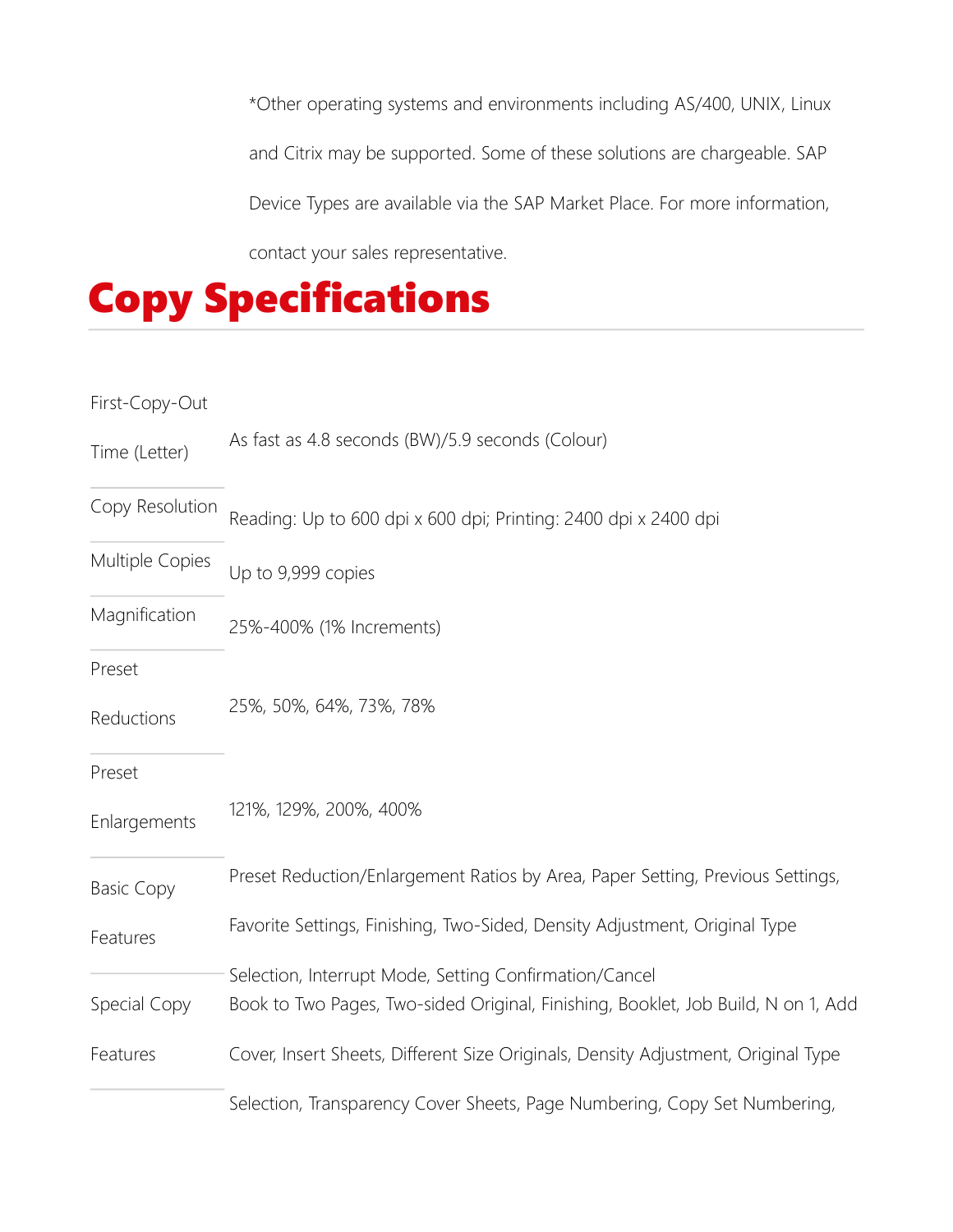Sharpness, Erase Frame, Secure Watermark, Print Date, Shift, Gutter, Print & Check, Negative/Positive, Repeat Images, Merge Job Blocks, Job Done Notice, Mirror Image, Print on Tab, Store in Mail Box, Superimpose Image, Copy ID Card, Detect Feeder Multi Sheet Feed, Free Size Original, Colour Balance, Adjust One-Touch Colour, Area Designation, Skip Blank Pages

#### Scan Specifications

| Type                                          | Colour Platen and Single-Pass Duplexing Automatic Document Feeder                                                                                     |
|-----------------------------------------------|-------------------------------------------------------------------------------------------------------------------------------------------------------|
| Document Feeder Paper<br>Capacity             | 300 Sheets (20 lb. Bond)                                                                                                                              |
| Document Feeder<br>Supported Media Sizes      | 11" x 17", Legal, Letter, Letter-R, Statement, Statement-R                                                                                            |
| Document Feeder<br>Supported Media<br>Weights | BW Original: 13 lb. Bond to 80 lb. Cover (50 to 220 g/m <sup>2</sup> ); Colour<br>Original: 17 lb. Bond to 80 lb. Cover (64 to 220 g/m <sup>2</sup> ) |
| Platen Acceptable<br>Originals                | Sheet, Book, 3-Dimensional Objects [Height: Up to 2" (50mm), Weight:<br>Up to 4.4 lb. (2 kg)]                                                         |
| Pull Scan                                     | Color Network ScanGear2 for both TWAIN and WIA. Supported OS:<br>Windows 7/8/8.1/10, Windows Server 2003/Server 2003 R2/Server                        |
| Scan to Mobile Devices                        | 2008/Server 2008 R2/Server 2012/Server 2012 R2/Server 2016<br>A range of solutions is available to provide scanning to mobile devices                 |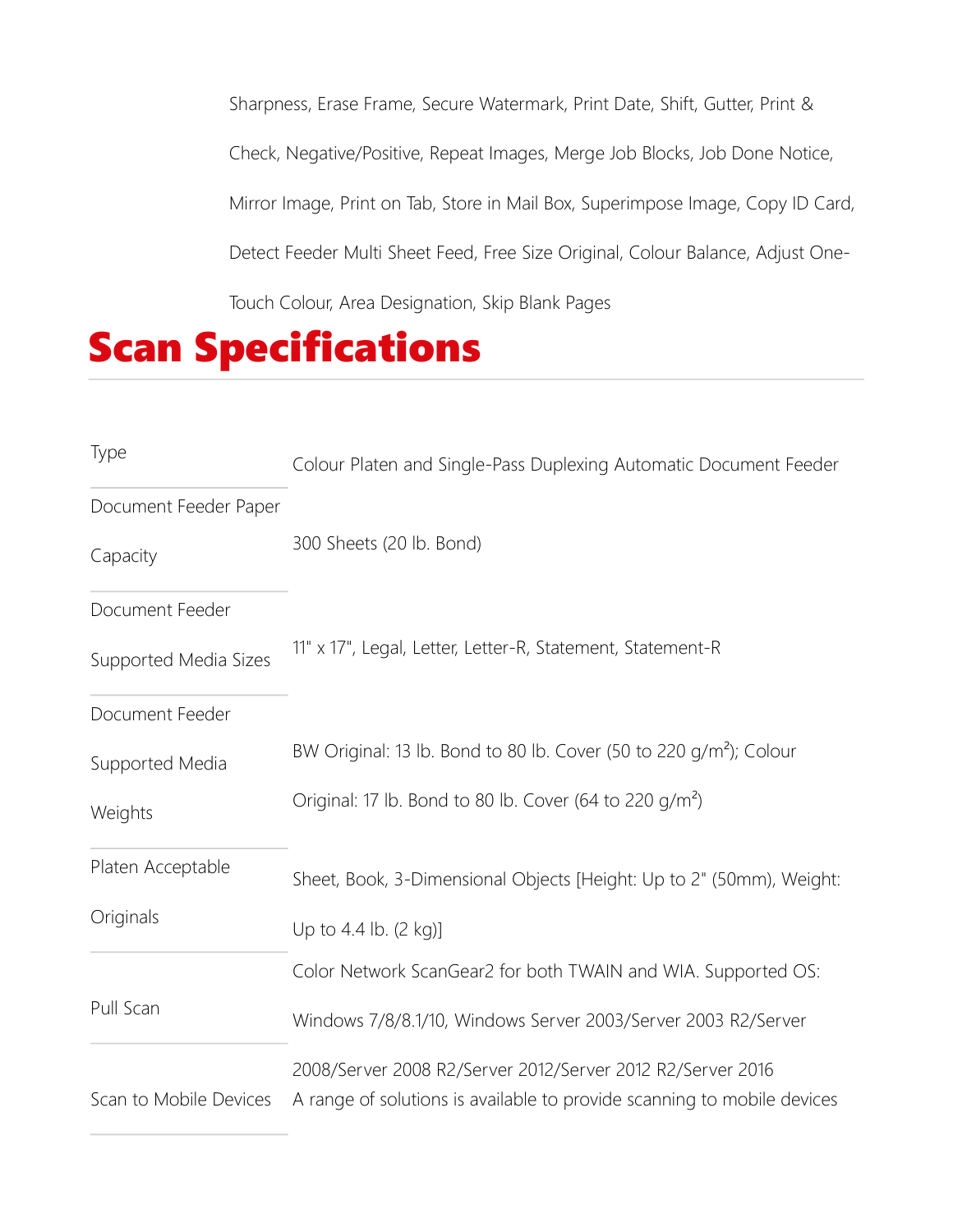| and Cloud-based          |                                                                    |  |
|--------------------------|--------------------------------------------------------------------|--|
| Services                 | and cloud-based services depending on your requirements.           |  |
| Scan Speed (Letter) (300 | Single-sided Scanning (BW): 120 ipm/120 ipm; Single-sided Scanning |  |
| dpi/600 dpi)             | (Colour): 120 ipm/70 ipm; Double-sided Scanning (BW): 240 ipm/150  |  |
|                          | ipm; Double-sided Scanning (Colour): 220 ipm/90 ipm                |  |

# Send Specifications

| Destination     | E-mail/Internet Fax (SMTP), SMB V3.0, FTP, WebDAV, Mail Box, Super G3 Fax                                                 |  |  |
|-----------------|---------------------------------------------------------------------------------------------------------------------------|--|--|
| Address Book    | (Optional), IP Fax (Optional)<br>600 x 600 dpi, 400 x 400 dpi, 300 x 300 dpi, 200 x 400 dpi, 200 x 200 dpi, 200 x         |  |  |
| Send Resolution | 100 dpi, 150 x 150 dpi, 100 x 100 dpi<br>600 x 600 dpi, 400 x 400 dpi, 300 x 300 dpi, 200 x 400 dpi, 200 x 200 dpi, 200 x |  |  |
| Communication   | 100 dpi, 150 x 150 dpi, 100 x 100 dpi                                                                                     |  |  |
| Protocol        | File: FTP, SMB V3.0, WebDAV; E-mail: SMTP, POP3                                                                           |  |  |
|                 | TIFF, JPEG, PDF (Encrypted, Compact, Searchable, Apply policy, Optimize for                                               |  |  |
| File Format     | Web, PDF A/1-b, Limited Colour, Device Signature), XPS (Compact, Searchable,                                              |  |  |
| (Standard)      | Device Signature), Office Open XML (PowerPoint, Word), Digital Signature                                                  |  |  |
| File Format     | (PDF/XPS), Encrypted PDF                                                                                                  |  |  |
| (Optional)      | PDF (Trace & Smooth, User Signature), XPS (User Signature)                                                                |  |  |
| Universal Send  | Original Type Selection, Two-sided Original, Book to Two Pages, Different-size                                            |  |  |
|                 | Originals, Density Adjustment, Sharpness, Copy Ratio, Erase Frame, Job Build,                                             |  |  |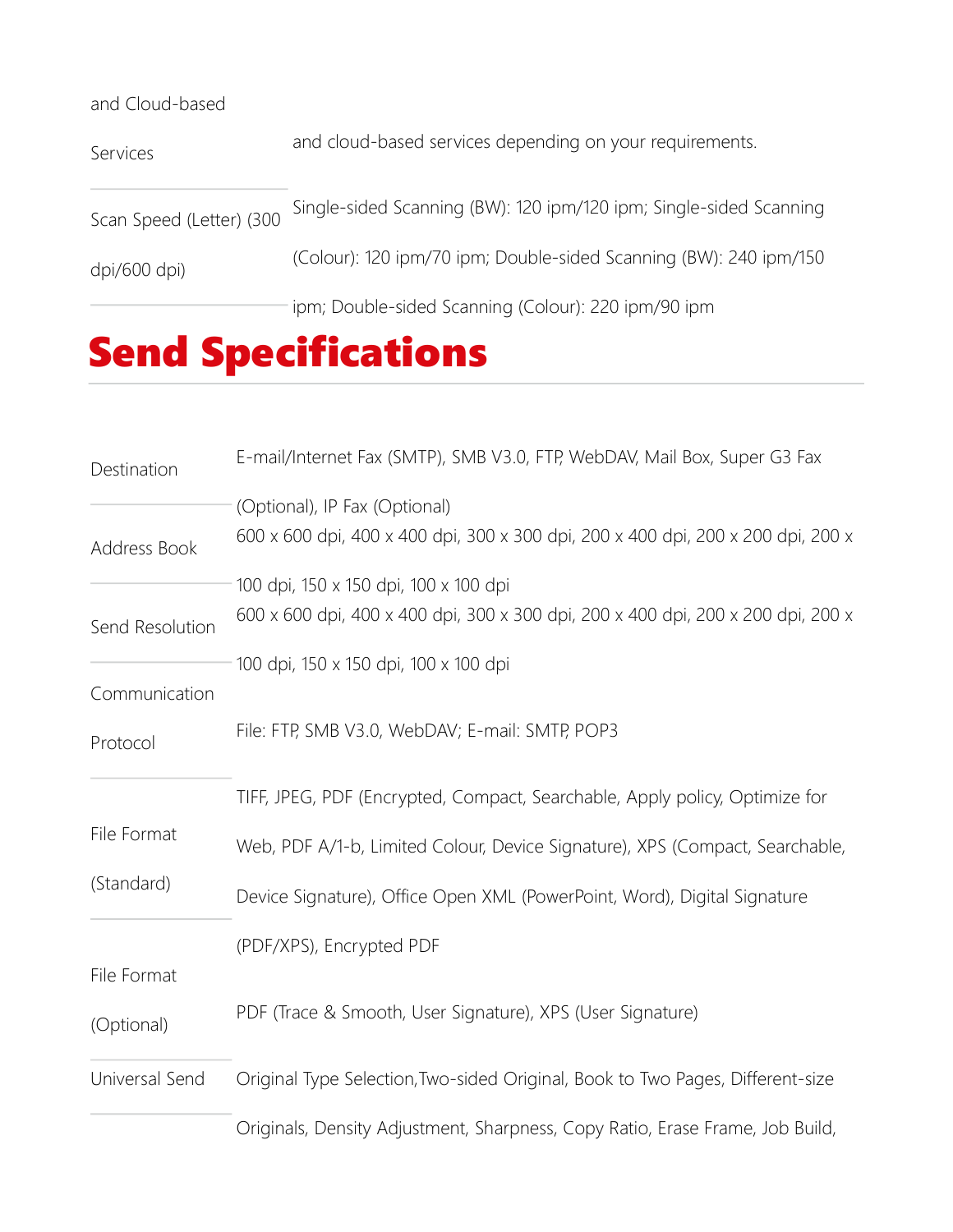Direct Send, Delayed Send, Preview, Finished Stamp, Job Done Notice, File

Features Name, Subject/Message, Reply-to, E-mail Priority, TX Report, Original Content

Orientation, Skip Blank Originals, Detect Feeder Multi Sheet Feed

#### Fax Specifications

| Maximum            |                                                            |
|--------------------|------------------------------------------------------------|
| Number of          | 1                                                          |
| Connection Lines   |                                                            |
| Modem Speed        | Super G3: 33.6 Kbps; G3: 14.4 Kbps                         |
| Compression        |                                                            |
| Method             | MH, MR, MMR, JBIG                                          |
| Resolution         | 400 x 400 dpi, 200 x 400 dpi, 200 x 200 dpi, 200 x 100 dpi |
| Sending/Recordin   |                                                            |
| g Size             | Statement-R to 11" x 17"                                   |
| Fax Memory         | Up to 30,000 pages                                         |
| Speed Dials        | Max. 200                                                   |
| Group              |                                                            |
| Dials/Destinations | Max. 199 dials                                             |
| Sequential         |                                                            |
| <b>Broadcast</b>   | Max. 256 addresses                                         |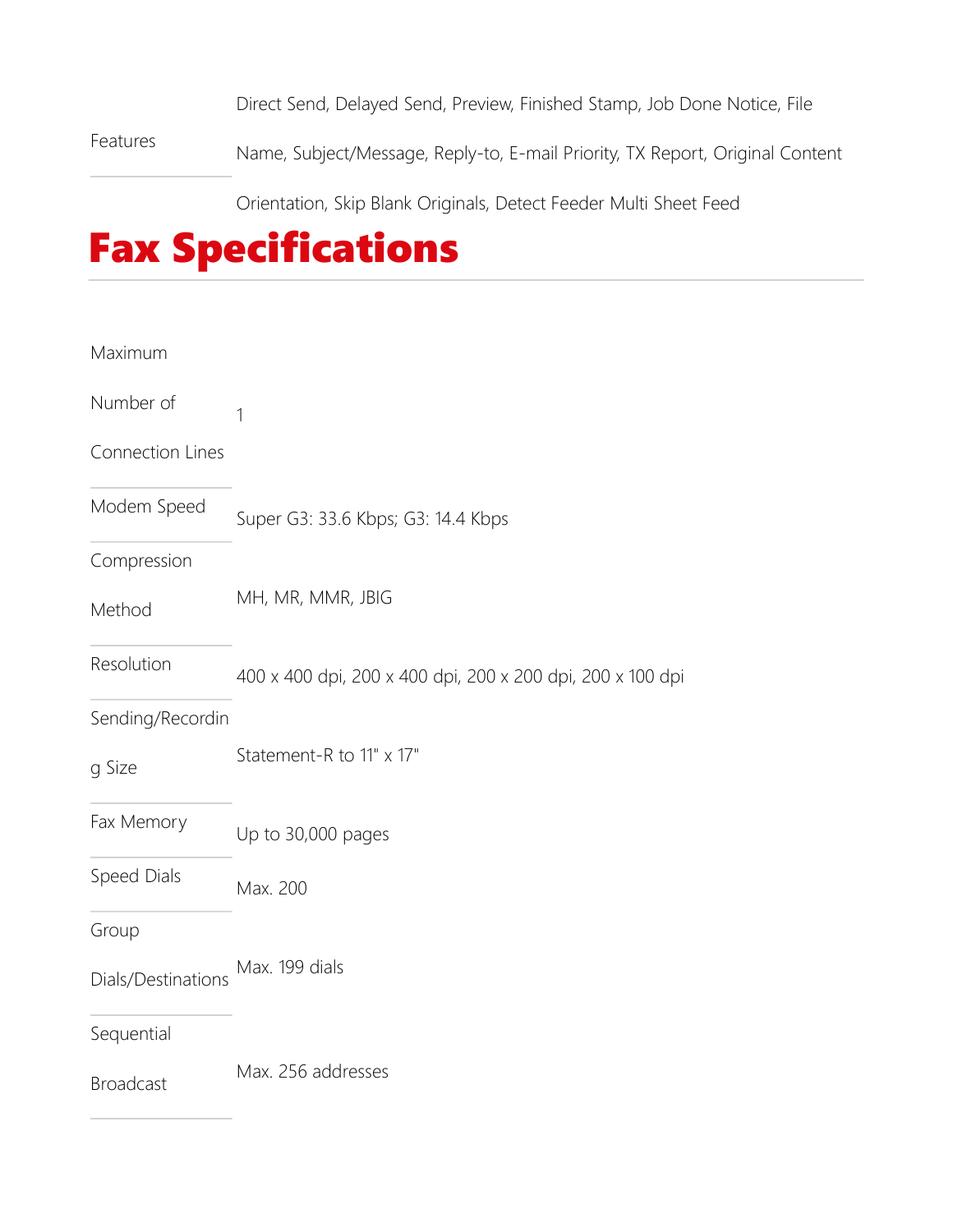| Memory Backup | Yes                                                                             |
|---------------|---------------------------------------------------------------------------------|
| Fax Features  | Original Type Selection, Two-sided Original, Book to Two Pages, Different-size  |
|               | Originals, Density for Scanning, Sharpness, Copy Ratio, Erase Frame, Job Build, |
|               | Specifying the Sender's Name (when sending fax), Sender's Name (TTI), Select    |
|               | Line, Selecting the Telephone Line (when sending fax), Direct Send, Delayed     |
|               | Send, Preview, Finished Stamp, Job Done Notice, TX Report, Detect Feeder Multi  |
|               | Sheet Feed                                                                      |

# Store Specifications

| Mail Box (Number     | 100 User In-boxes, 1 Memory RX In-box, 50 Confidential Fax In-boxes, 30,000 |  |
|----------------------|-----------------------------------------------------------------------------|--|
| Supported)           | Maximum Pages Stored                                                        |  |
|                      | Communication Protocol: SMB or WebDAV, Supported Client PC: Windows         |  |
| Advanced Box         | (Windows 7/8/8.1/10), Concurrent Connections (Max.) SMB: 64, WebDAV: 3      |  |
|                      | (Active Sessions)                                                           |  |
| Advanced Box         |                                                                             |  |
| Available Disc Space | Approx. 16 GB (Standard HDD)/Approx. 480 GB (1 TB HDD)                      |  |
| Advanced Box         | Authentication for Advanced Box Log-in, Sort Function, Printing a PDF File  |  |
| Features             | with a Password                                                             |  |
| Memory Media         | Standard: USB                                                               |  |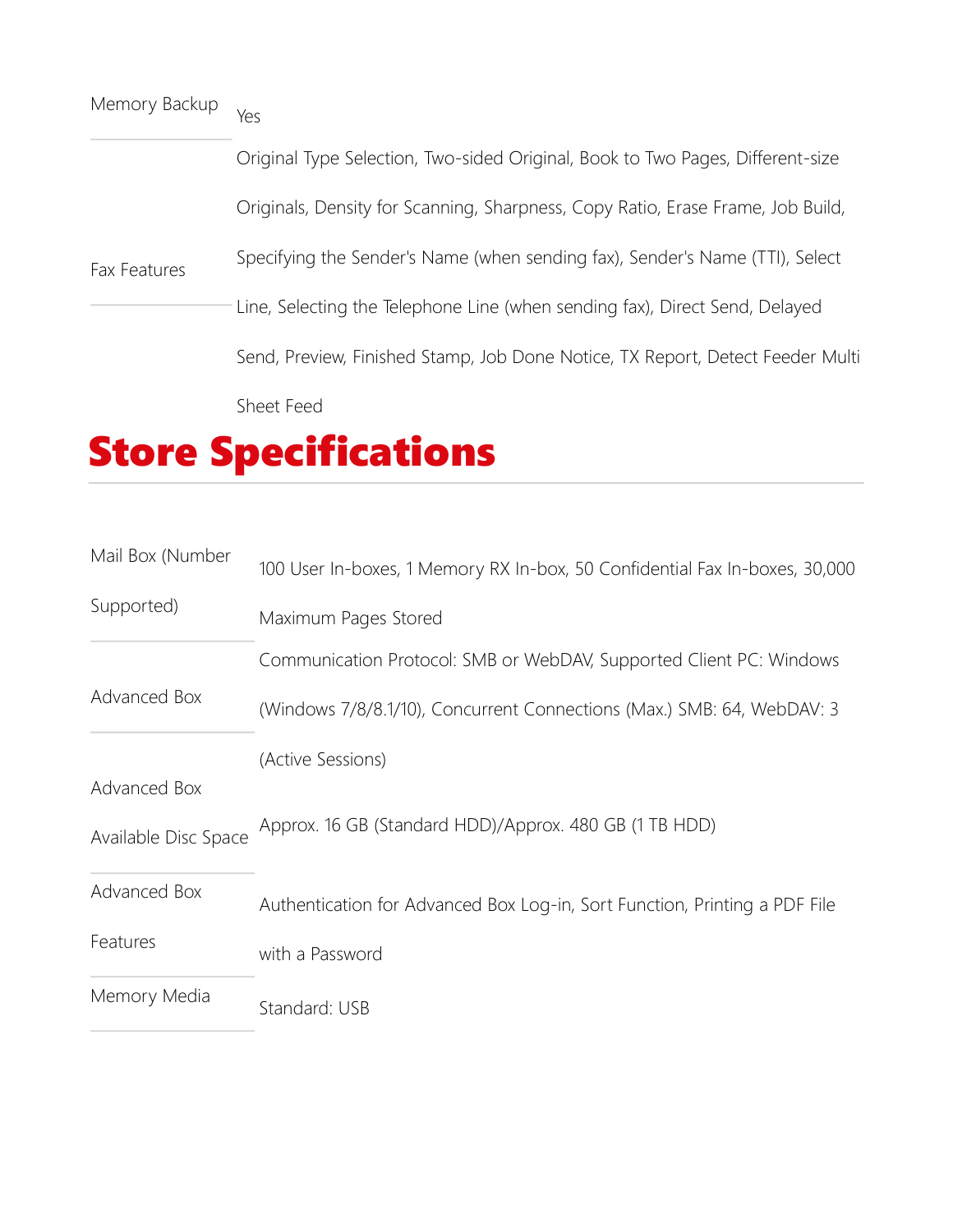# Security Specifications

|                | Standard: Universal Login Manager, uniFLOW Online Express (no charge for this                                                           |
|----------------|-----------------------------------------------------------------------------------------------------------------------------------------|
| Authentication | solution; however activation is required), User Authentication, Department ID                                                           |
|                | Authentication, Access Management System, Device and Function Level Log-in;                                                             |
|                | Optional: uniFLOW<br>Standard: Trusted Platform Module (TPM), Hard Disk Password Lock, Hard Disk                                        |
|                | Drive Erase, Mail Box Password Protection, Hard Disk Drive Encryption (FIPS140-2                                                        |
| Data           | Validated), Verify System at Startup; Optional: Hard Disk Drive Mirroring, Hard Disk                                                    |
|                | Drive Removal, IEEE 2600.2 Common Criteria Certification, Data Loss Prevention                                                          |
|                | (Requires uniFLOW)<br>Standard: Encrypted Secure Print, IP/Mac Address Filtering, IPsec, TLS Encrypted                                  |
| Network        | Communication, SNMP V3.0, IEEE 802.1X, IPv6, SMTP Authentication, POP                                                                   |
|                | Authentication before SMTP, S/MIME, SIEM Integration<br>Standard: Secure Watermark, Secure Print, Forced Hold Printing, Adobe LiveCycle |
| Document       | Rights Management ES2.5 Integration, Encrypted PDF, Encrypted Secure Print,                                                             |

Device Signature; Optional: User Signature, Document Scan Lock

### Environmental Specifications

Power Requirements 120-127 V AC, 60 Hz, 10 A

Plug (Main Unit) NEMA 5-20P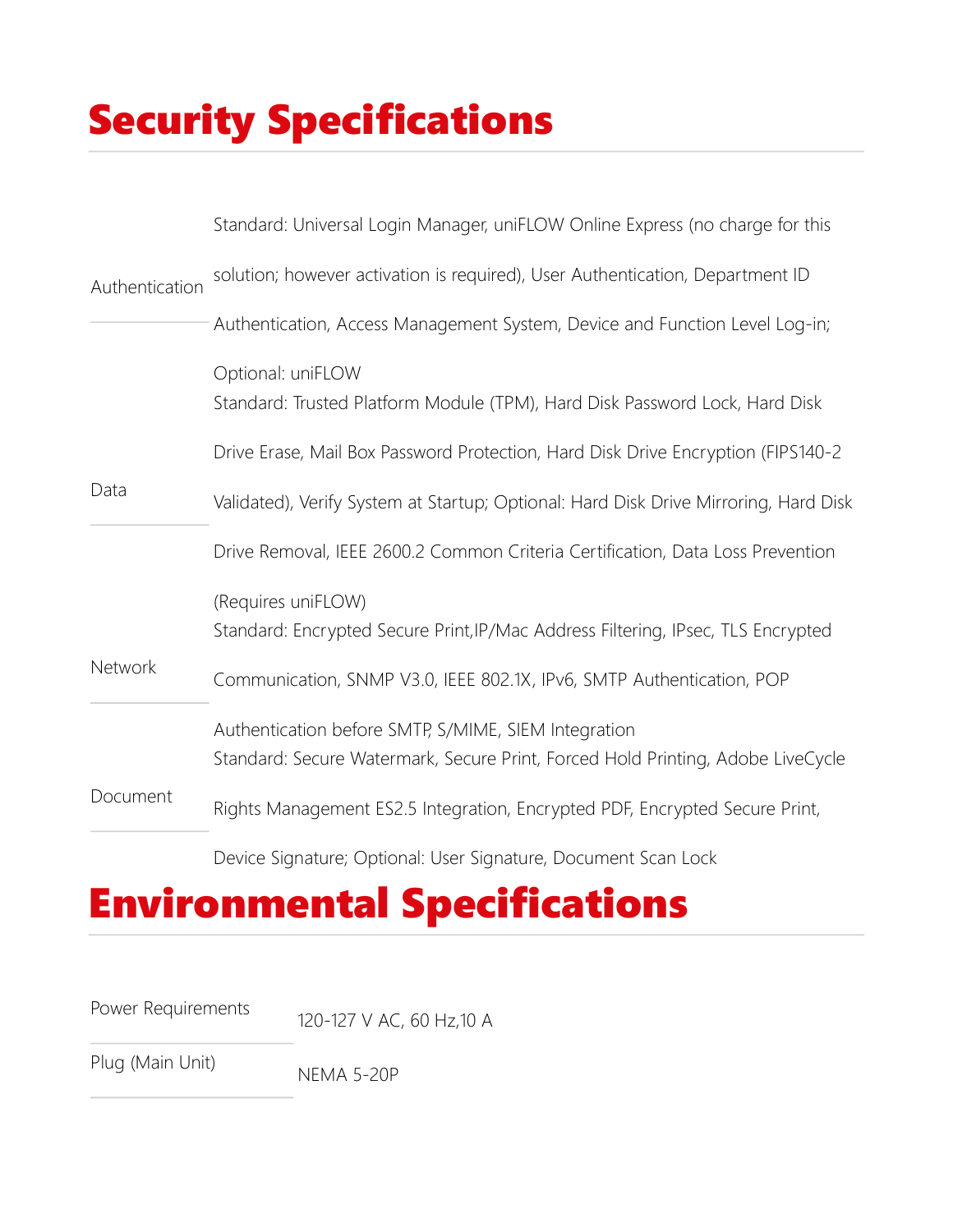Power Consumption Maximum: Approx. 2,000 W, Standby: Approx. 119.2 W, Sleep Mode: Approx. 0.9 W (0.9 W Sleep mode is not available in all circumstances due to certain settings). Typical Electricity Consumption (TEC) Rating 1.21 kWh - Based on ENERGY STAR Product Specification for Imaging Equipment Version 3.0. Standards ENERGY STAR Certified

#### Consumables

|                               | Toner T07;                                          |
|-------------------------------|-----------------------------------------------------|
| Toner                         | Black - 3641C001AA, Cyan - 3642C001AA, Magenta -    |
|                               | 3643C001AA, Yellow - 3644C001AA                     |
| Toner Yield (Estimated @ 5%   |                                                     |
| Coverage)                     | Black: 82,000 Images, Colour (C,M,Y): 66,500 Images |
| Toner Yield (Estimated @ 8.5% |                                                     |
| Coverage)                     | Black: 54,000 Images, Colour (C,M,Y): 37,500 Images |

# Paper Deck-E1

Paper Capacity 3,660 Sheets [20 lb. Bond (80 gsm)

Paper Size<br>
Letter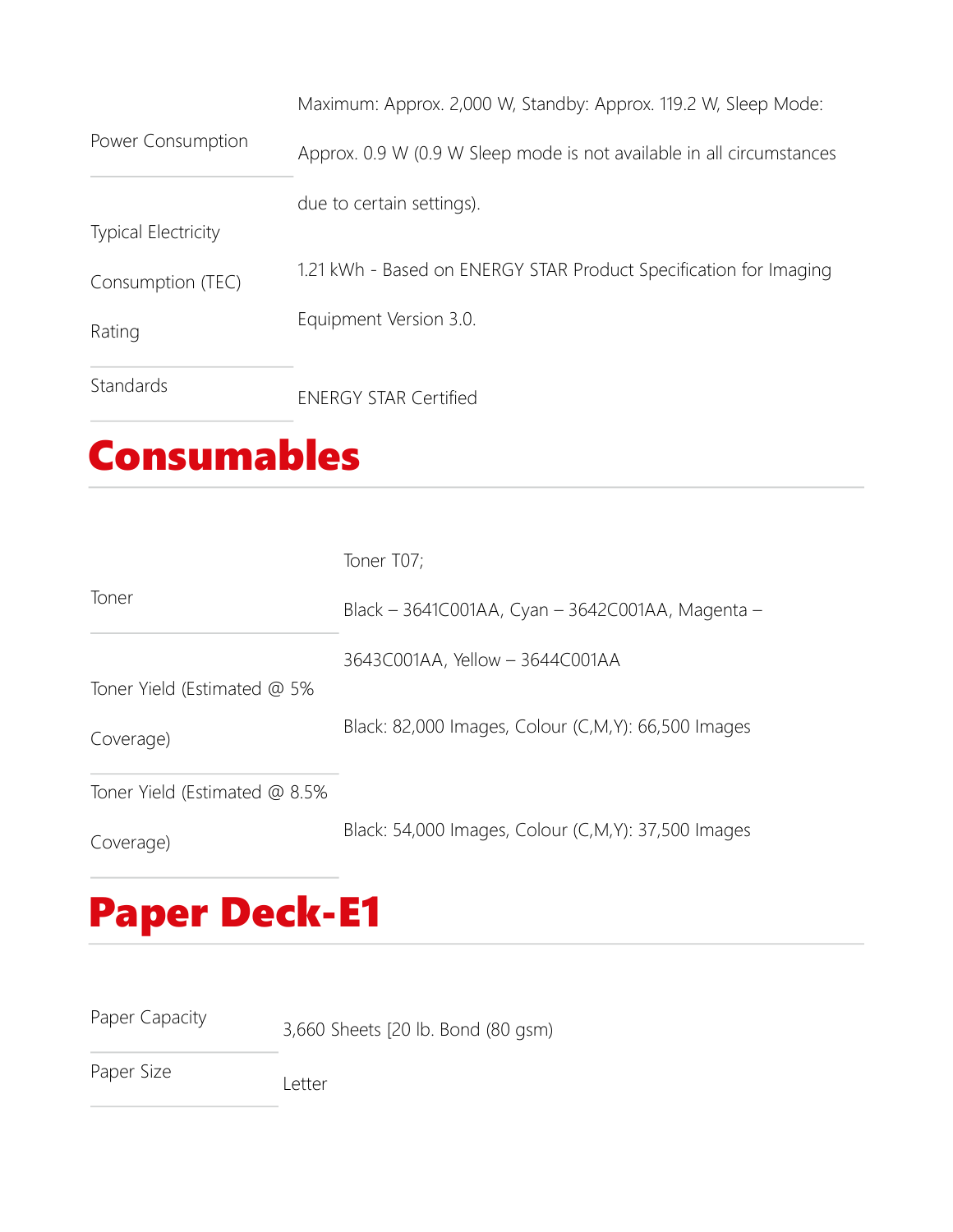| Paper Weight                       | 14 lb. Bond to 140 lb. Index (52 to 256 gsm)       |
|------------------------------------|----------------------------------------------------|
| Dimensions $(H \times W \times D)$ | 13-3/8" x 24-7/8" x 22-1/2" (340 mm x 630 mm x 572 |
|                                    | mm)                                                |
| Weight                             | 75 lb. (34kg)                                      |
| Power Source                       | From the Main Unit                                 |

## POD Deck Lite-C1

| Paper Capacity                       | Up to 3,500 Sheets                               |
|--------------------------------------|--------------------------------------------------|
| Paper Size                           | $5.5" \times 7.2"$ to 13" $\times$ 19.2"         |
| Paper Weight                         | 14 lb. Bond to 130 lb. Cover (52 gsm to 350 gsm) |
| Envelopes                            | $5.5'' \times 5.83''$ to 13" x 19.2"             |
| Dimensions ( $W \times D \times H$ ) | 28 3" x 27 0" x 22 6"                            |
| Power Source                         | 120-127 V, 60 Hz, 2.2 A                          |

# Staple Finisher-AC1/Booklet Finisher-



Top Tray Capacity Up to 250 Sheets

Bottom Tray Capacity Up to 3,000 Sheets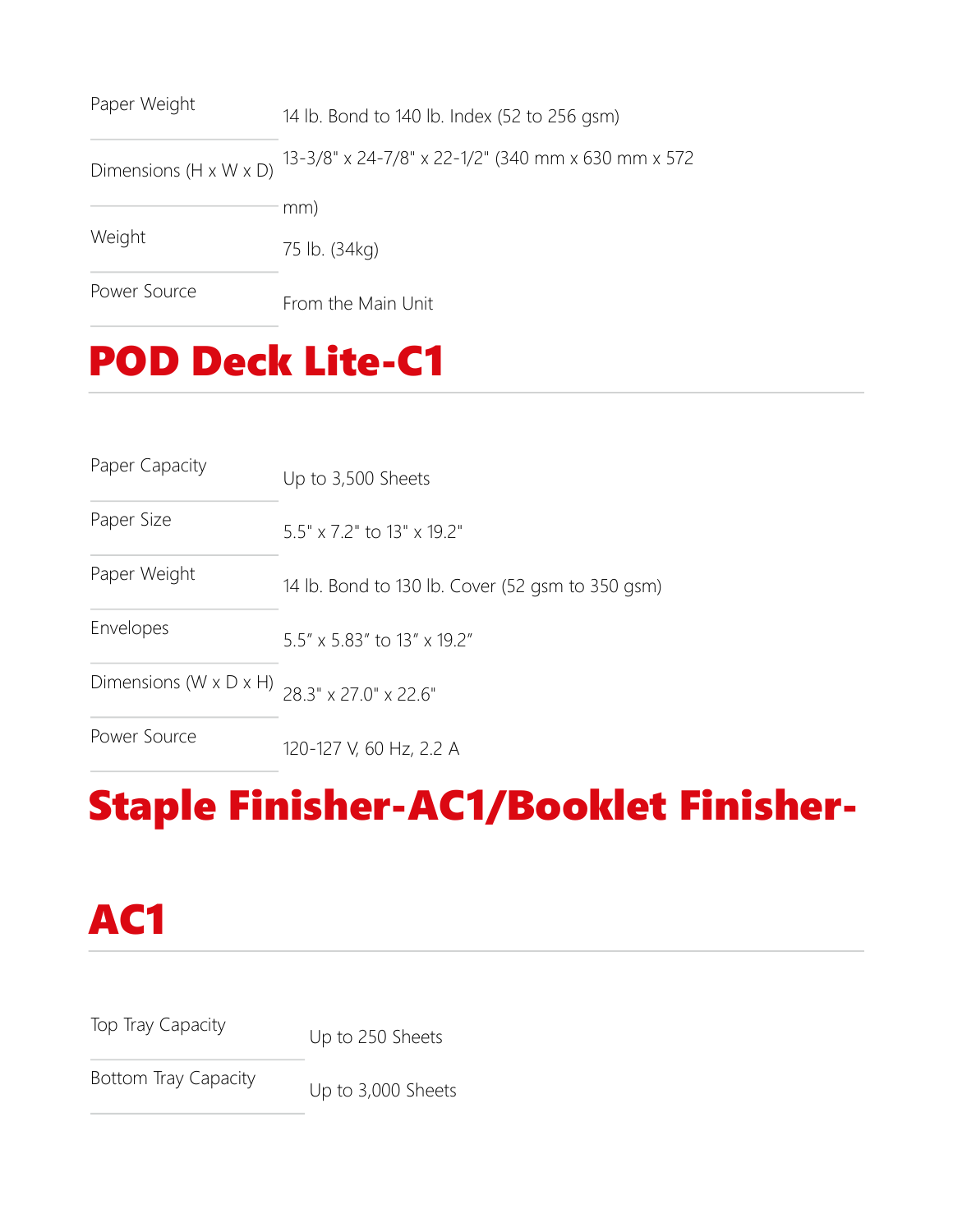| Saddle-Stitch Tray Capacity Up to 30 Booklets |  |  |
|-----------------------------------------------|--|--|
|                                               |  |  |

| <b>Staple Positions</b>            | Corner, Double Side, Eco                      |
|------------------------------------|-----------------------------------------------|
| Paper Weight                       | 14 lb. Bond to 130 lb. Cover (52 to 350 gsm)  |
| Stapling - Paper Size              | Executive, Letter-R, Letter, Legal, 11" x 17" |
| Saddle Finisher                    | $5.5" \times 7.2"$ to $11.8" \times 17"$      |
| <b>Stapling Capacity</b>           | Up to 65 Sheets                               |
| Dimensions $(H \times W \times D)$ | 25.5" x 25.9" x 44.1"                         |
| Power Source                       | From the Main Unit                            |

## 2/3 Hole Puncher Unit-A1

| Paper Weight      | 14 lb. Bond to 110 lb. Cover (52 gsm to 300 gsm)                            |
|-------------------|-----------------------------------------------------------------------------|
|                   | 2-Hole Paper Size Legal, Letter-R, Custom Size (7.2" x 7.2" to 11.8" x 17") |
| 3-Hole Paper Size | 11" x 17", Letter, Executive-R, Custom Size                                 |
|                   | $(9.5" \times 7.2"$ to 11.8" $\times$ 17")                                  |
| Power Supply      | From the Finisher                                                           |

#### Document Insertion/Folding Unit-K1

| Number of Trays |  |
|-----------------|--|
|-----------------|--|

Tray Capacity 100 Sheets [20 lb. Bond (80 g/m2 )]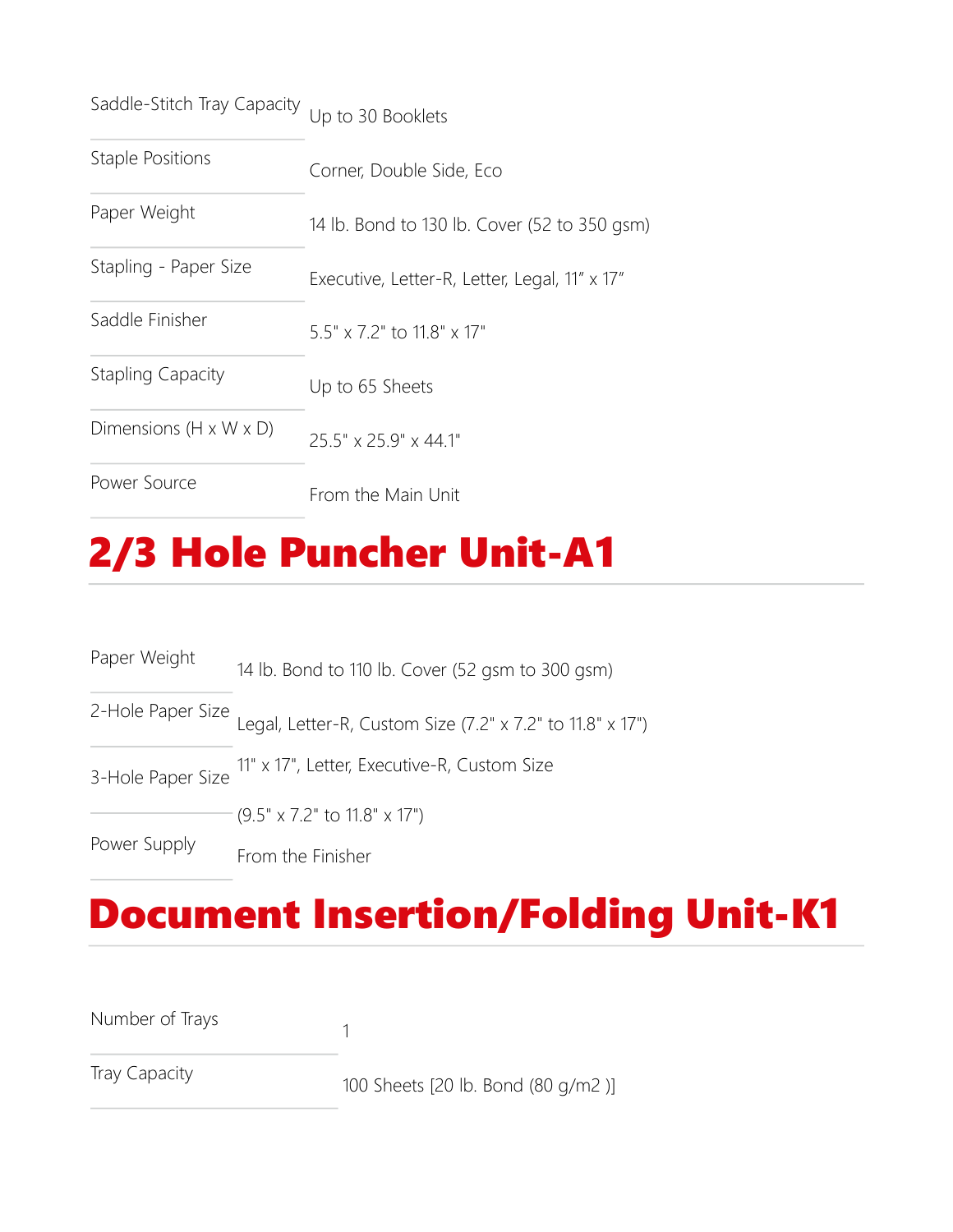| Acceptable Insertion Paper      | Thin, Plain, Recycled, Colour, Heavy, Letterhead, Bond, Coated,     |
|---------------------------------|---------------------------------------------------------------------|
| Type                            | Tab, Textured                                                       |
| Acceptable Insertion Paper Size | 13" x 19", 12" x 18", 11" x 17", Legal, Letter, Letter-R, Executive |
| Acceptable Insertion Paper      |                                                                     |
| Weight                          | 16 lb. Bond to 140 lb. Index (60 to 256 gsm)                        |
| Supported Fold Types            | C-Fold, Z-Fold                                                      |
| Acceptable Fold Paper Type      | Thin, Plain, Colour, Recycled                                       |
| Acceptable Fold Paper Size      | C-Fold Size: Letter-R                                               |
|                                 | Z-Fold Size: 11" x 17", Legal, Letter-R                             |
| Acceptable Fold Paper Weight    | 16 lb. Bond to 28 lb. Bond (60 to 105 gsm)                          |
| Power Requirements              | 100-240 V AC, 50/60 Hz, 1 A                                         |
| Plug                            | <b>NEMA 5-15P</b>                                                   |
| Dimensions                      | 26-1/8" x 26-3/4" x 48-7/8" (662 mm x 679 mm x 1,242 mm)            |
| Weight                          | Approx. 167.6 lb (76 kg)                                            |

# Staple Finisher-W1/Booklet Finisher-

#### W1

Top Tray Capacity Up to 1,000 Sheets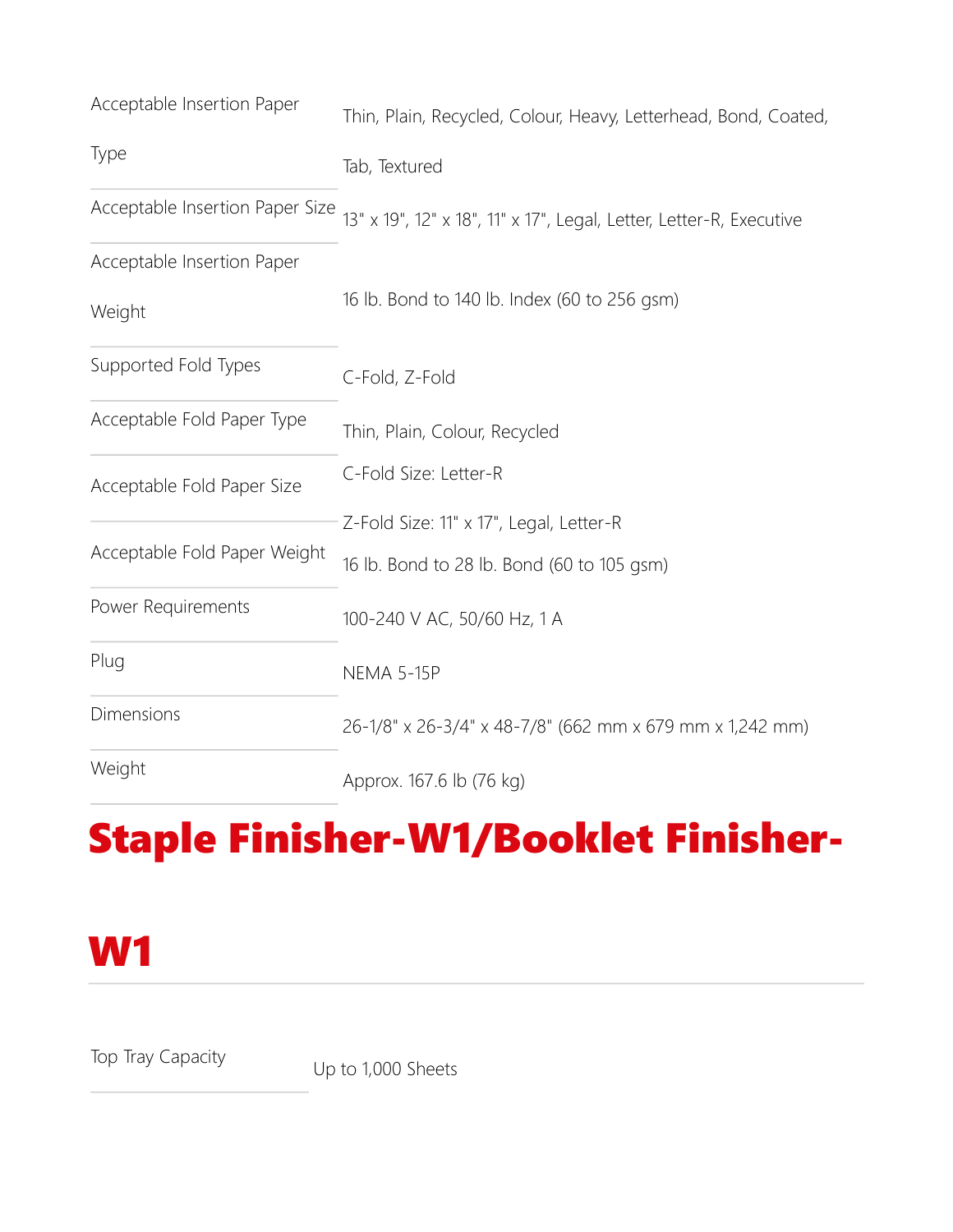| Bottom Tray Capacity               | Up to 4,000 Sheets                           |
|------------------------------------|----------------------------------------------|
| <b>Booklet Capacity</b>            | 30 Booklets or Limitless                     |
| Paper Weight                       | 14 lb. Bond to 130 lb. Cover (52 to 350 gsm) |
| <b>Staple Positions</b>            | Corner, Double Side                          |
| Stapling - Paper Size              | 8.3" x 11" to 11.7" x 17"                    |
| Saddle Finisher - Paper Size       | 8 3" x 11" to 13" x 19 2"                    |
| <b>Stapling Capacity</b>           | Up to 100 Sheets                             |
| Dimensions $(H \times W \times D)$ | 31.5" x 31.3" x 48.8"                        |
| Power Source                       | 120-240 V, 60 Hz, 8 A                        |

## Puncher Unit-BS1

| Paper Weight         | Same as Main Engine                                                      |
|----------------------|--------------------------------------------------------------------------|
| 2-Hole Paper Size    | Legal, Letter-R, Custom Size (7.2" x 7.2" to 11.8" x 17")                |
| 3-Hole Paper Size    | 11" x 17", Letter, Executive-R, Custom Size (9.5" x 7.2" to 11.8" x 17") |
| Paper Weight         | 14 lb. Bond to 110 lb. Cover (52 gsm to 300 gsm)                         |
| Punch Waste Capacity | Up to 6,000 Sheets                                                       |
| Power Supply         | From the Finisher                                                        |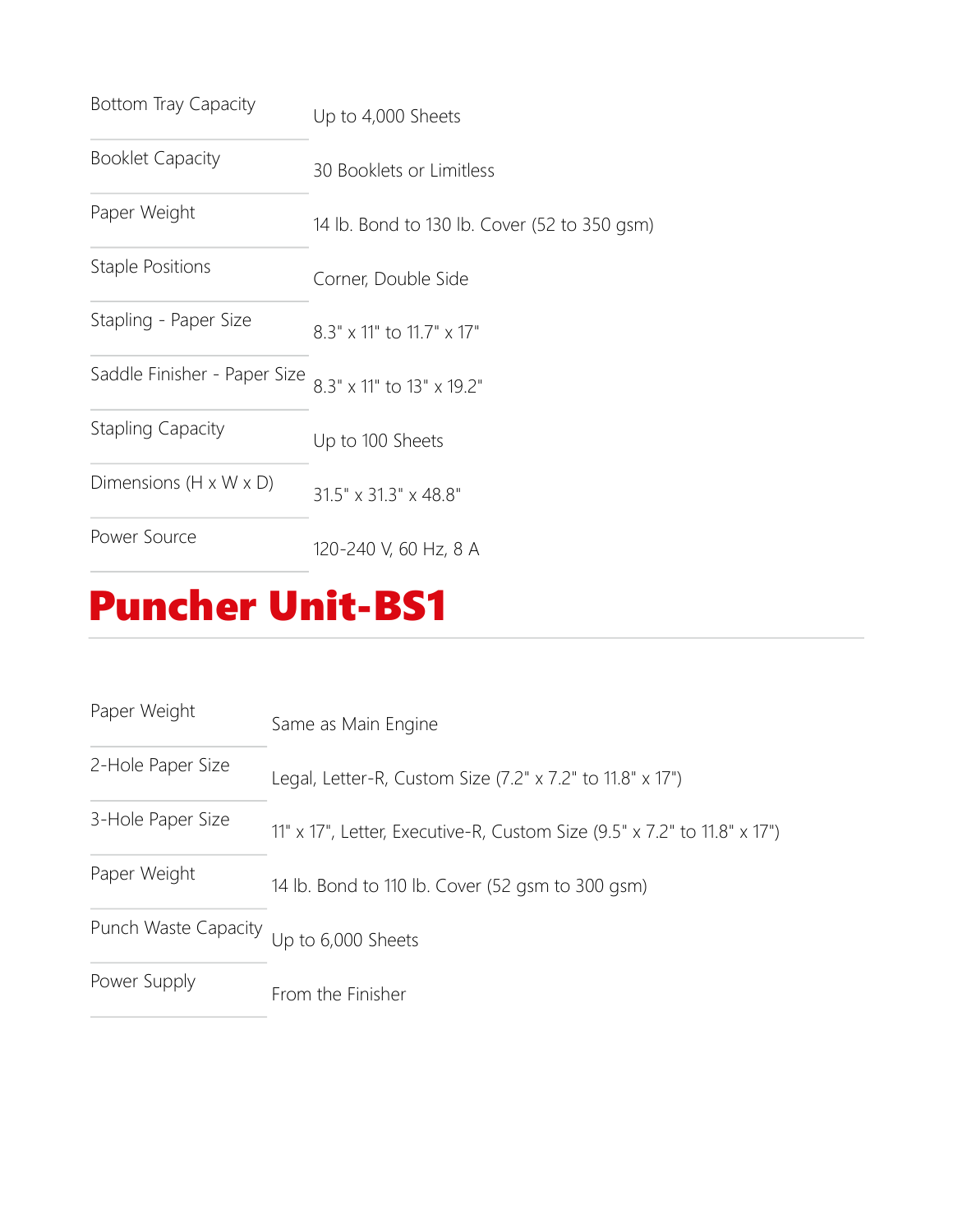# Document Insertion Unit-N1

Upper Tray Capacity Up to 200 Sheets

Lower Tray Capacity Up to 200 Sheets

Paper Weight 14 lb. Bond to 130 lb. Cover (52 gsm to 300 gsm)

Paper Size 7.2" x 7.2" to 13" x 19.2"

### Multifunction Professional Puncher-

#### **B1**

| Punching Paper    |                                                                              |
|-------------------|------------------------------------------------------------------------------|
| Weight            | 20 lb. Bond to 110 lb. Cover (75 gsm to 300 gsm)                             |
| Creasing Paper    |                                                                              |
| Weight            | 110 lb. Text to 110 lb. Cover (162 gsm to 300 gsm)                           |
| Paper Size        | 12" x 18", 11" x 17", LTR, LGL, LTR-R, STMT                                  |
| Die Set Patterns  | Loose Leaf 3-Hole/5-Hole, Velo Bind 11-Hole, Plastic Comb 19-Hole, Twin Loop |
|                   | 21-Hole/32-Hole, Colour Coil 44-Hole, Crease                                 |
| Dimensions (H x W |                                                                              |
| $X$ D)            | $17.5'' \times 31.3'' \times 41''$                                           |